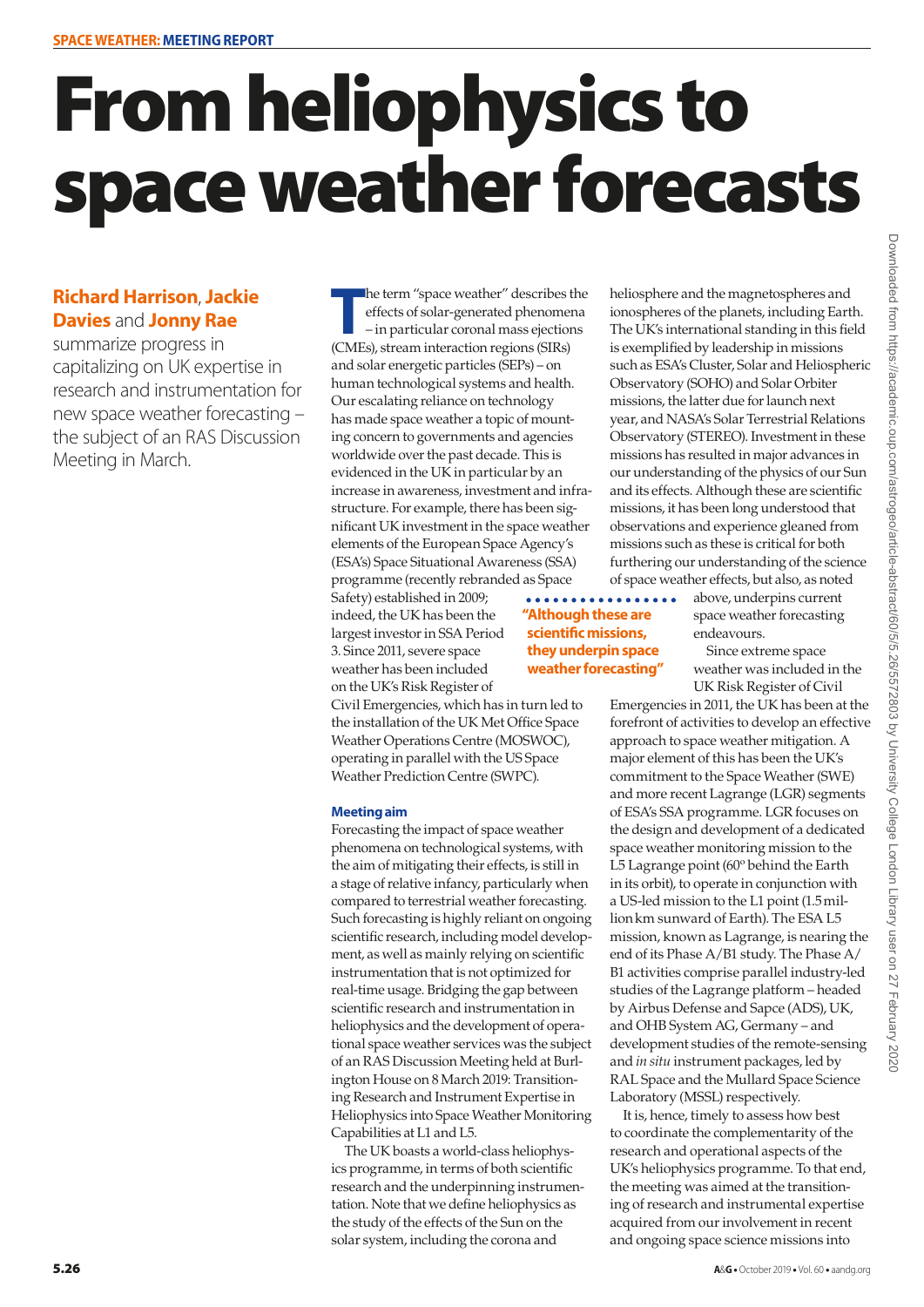

1 An artist's impression of the ESA Lagrange mission (foreground) stationed at the L5 point. The accompanying NASA/NOAA (National Oceanic and Atmospheric Administration) spacecraft at L1 is also shown. The image depicts a CME directed towards Earth. (ESA)

operational space weather capabilities that would, in particular, support the development and, subsequently, the exploitation of the Lagrange L5 mission (particularly in conjunction with its L1 counterpart).

The large audience for the meeting, filling the RAS Lecture Theatre, was a reflection of its timeliness. After an initial welcome by the conveners, the first session of the meeting was intended to give an

overview of the ESA space weather activities, and the Lagrange mission activities in particular. The first talk, "ESA SSA and Space Safety space weather activities",

was given by **Juha-Pekka (Jussi) Luntama**, head of the Space Weather Office of ESA's Space Safety Programme Office. Luntama's presentation reviewed the SSA programme, which currently includes space surveillance and tracking, and near-Earth objects, in addition to space weather (both SWE and LGR) elements. He briefly discussed space weather impacts on infrastructure – including increased atmospheric drag on spacecraft, geomagnetically induced currents in power grids, spacecraft radiation damage and charging, and satellite navigation errors. Luntama went on to describe the SSA SWE activities within ESA, which are coordinated by the European Space Operations Centre (ESOC). The SWE activities include the five SSA Expert Service Centres in Solar Weather, Heliospheric Weather, Space Radiation, Ionospheric Weather and Geomagnetic Conditions, which provide

forecasts, alerts, data and tools relevant to the end user domains. The ESA space weather portal [\(swe.ssa.esa.int\)](http://swe.ssa.esa.int) is the mechanism by which users can gain access to the service centre products.

While the SWE segment also includes activities related to small satellite and hosted payloads, the LGR segment activities are focused on the Lagrange mission to the L5 point, scheduled for launch in

#### $\frac{1}{2}$ ............ **"The plan is that Lagrange will operate with a complementary mission to L1"**

2025. Luntama summarized the benefits of the L5 location, including (1) the ability to monitor evolving active regions on the Sun well before the time that they

have rotated towards locations where they could potentially impact Earth, and (2) the ability of coronal and heliospheric imaging to image the passage of Earth-bound CMEs from an off Sun–Earth line perspective. The Lagrange Phase A/B1 activities are currently nearing completion, with a forthcoming bridging phase spanning the ESA Ministerial in November 2019 at which the project needs multinational endorsement to proceed. If adopted at the ESA Ministerial, the plan is that Lagrange will operate in conjunction with a complementary NASA/ NOAA mission to L1 (figure 1).

#### **Lagrange instruments**

Lagrange will host suites of remote-sensing and *in situ* instruments, with heritage from missions such as STEREO and Solar Orbiter. The remote-sensing instrument package Phase A/B1 study is being

undertaken by an international consortium led by RAL Space, UK. **Jackie Davies**, consortium lead for the package, presented an overview of the design and capabilities of the four instruments that comprise the remote-sensing package: the Photospheric Magnetic Field Imager (PMI) led by the Max-Planck Institute for Solar System Research, Germany; the Extreme Ultra-Violet Imager (EUVI) led by the Centre Spatial de Liège, Belgium, and the Royal Observatory of Belgium; and the CORonagraph (COR) and Heliospheric Imager (HI) both led by RAL Space. It is expected that the four instruments will share a common data processing unit (DPU) – called the Image Processing and Control Unit (IPCU) – being developed by Airbus, Germany, albeit with a dedicated preprocessing unit for PMI because of the unique complexity of its on-board processing requirements. A team led by Deimos, UK, is developing an end-to-end simulator (E2ES) for the remote-sensing instrument package in order to support such activities as the definition of instruments via assessment of instrument performance and the definition of the IPCU. The UK Met Office, as the UK risk owner and service provider, provides oversight on behalf of the user community. While the instruments are, of course, being developed for space weather application, their heritage comes from science instruments such as the NASA STEREO HI instruments, the Sun Watcher using Active Pixel System Detector and Image Processing (SWAP) instrument on ESA's Proba-2,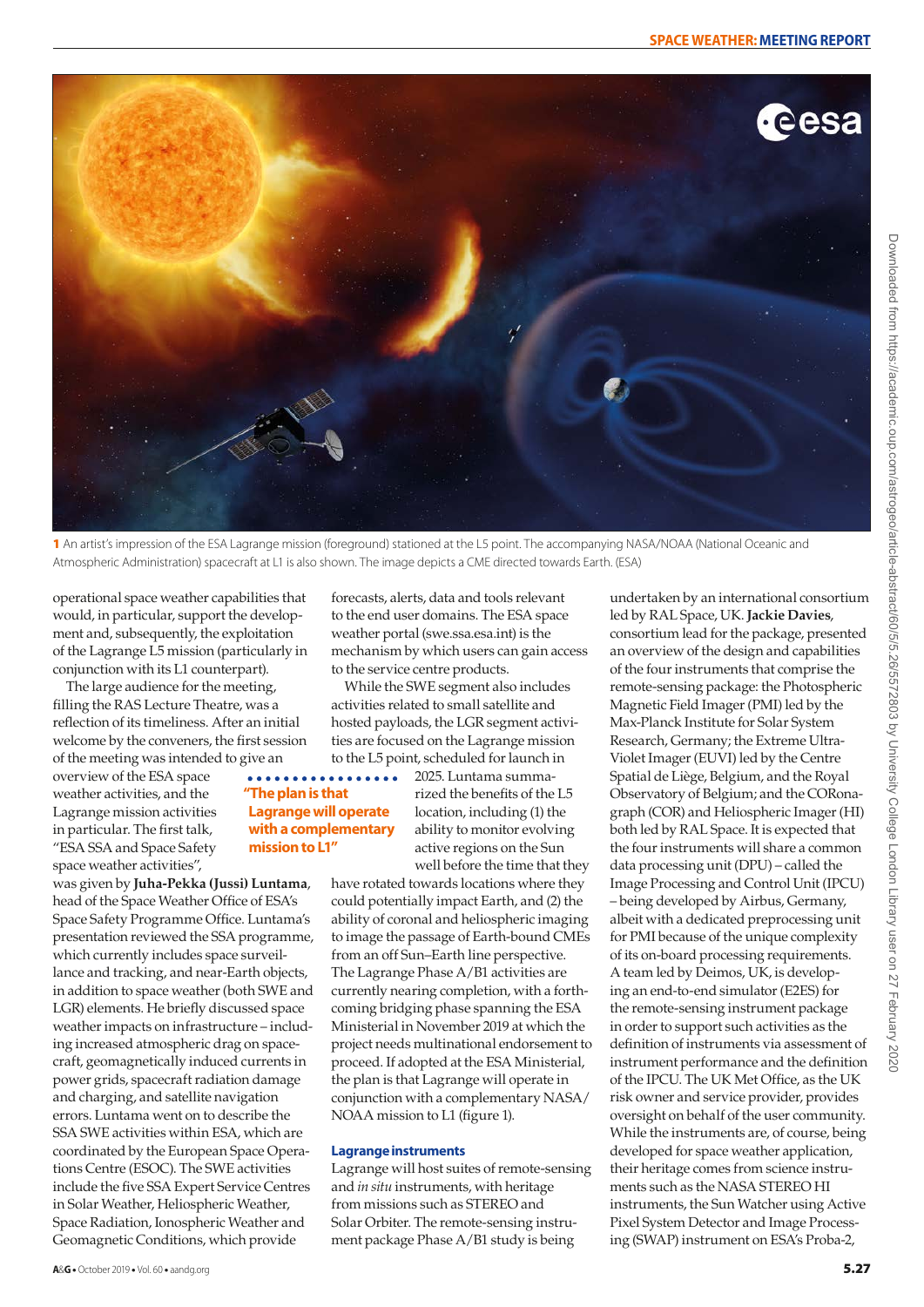and the Polarimetric and Helioseismic Imager (PHI) on ESA's Solar Orbiter.

The consortium undertaking the *in situ* instrument package Phase A/B1 study is led by MSSL (UK). Consortium lead **Jonny Rae** presented an overview of the five *in situ* instruments: the fluxgate Magnetometer (MAG) led by Imperial College London, UK; the Plasma analyser (PLA) led by MSSL; the Medium Energy Particle Spectrometer (MEPS) led by the University of Kiel, Germany; the Radiation Monitor (RM) led by the Paul Scherrer Institute, Switzerland; and the X-ray Flux Monitor (XFM) led from Isaware, Finland. As for the remote-sensing instrument package, the philosophy of a common DPU is adopted, in this case being developed by the Institute of Atmospheric Physics of the Czech Academy of Sciences.

The two instrument suites have been designed to meet observational requirements that have been developed over several years and consolidated within Phase A of the current instrument studies.

#### **Fluxgate magnetometer**

The MAG instrument on Lagrange was further discussed by **Jonathan Eastwood** (Imperial College London), who stressed the importance of measurements of the magnetic field strength and orientation at L5 for understanding the geoeffectiveness of large-scale transient (such as CME) and background (such as SIR) structures in the solar wind. Moreover, knowledge of the magnetic field configuration is critical to understanding energetic particle propagation via connectivity with the source population. The MAG instrument, which uses dual fluxgate sensors mounted on a boom to measure the magnetic field, is a collaboration between Imperial College London and the Space Research Institute, Graz. MAG is based on similar instruments on such scientific missions as JUpiter Icy Moons Explorer (JUICE), Solar Orbiter, Magnetic Multiscales Mission (MMS), BepiColombo, DoubleStar and Cluster; this high-heritage instrument can, hence, be considered low risk.

Results from the two parallel Lagrange platform Phase A/B1 studies were discussed in a joint presentation by **Marc Scheper** (OHB System AG, Germany) and **Tim Harris** (ADS, UK). In their talk "How to build a mission to L5", Scheper and Harris highlighted the particular challenges of launching a large, highly instrumented spacecraft – with an operational requirement to provide real-time observations with 99% availability even under extreme space weather conditions – into deep space. That said, it was also noted that the orbital configuration and fixed attitude requirements of Lagrange, as well as its synoptic

observing programme, allow for a relatively simple, and hence stable, spacecraft design. The mission scenario presented involves a 14-month transfer to L5 and a communications strategy involving a traditional RF approach, with X-band highgain antenna (HGA) and low-gain antenna (LGA), potentially augmented by an optical communication system that could provide data transfer to Earth at 10 times the rate of the HGA. The presentation concluded with Harris sharing experiences from ADS's recent integration of the Solar Orbiter payload onto the spacecraft.

The second session of the meeting, focusing on UK space weather strategy, began with a review of the role of the UK Met Office presented by **Mark Gibbs**, the Met Office's head of space weather. After the addition of severe space weather to the National Risk Register of Civil Emergencies in 2011, ownership of that risk was delegated by what is now the Department of Business, Energy and Industrial Strategy (BEIS) to the UK Met Office with the installation of the Met Office Space Weather Operations Centre (MOSWOC). Since April 2014, MOSWOC has been one of only two

civil space weather forecasting centres worldwide that is operational 24 hours a day. Gibbs made the crucial point that, currently, most of the real-time forecasts of the

arrival of solar wind structures at Earth are based on observations from aging scientific missions not optimized for the provision of real-time data (particularly SOHO and STEREO), highlighting the need for dedicated space weather missions such as Lagrange. Finally, he reported on the solar wind modelling activities being undertaken at MOSWOC, and their input data requirements. In particular, he highlighted the usage of photospheric magnetograms and coronagraph imagery in the modelling of the background solar wind and initial CME characteristics, respectively, as input to the so-called WSA–ENLIL magnetohydrodynamic model that is currently used to forecast the propagation of CMEs through the heliosphere, and predict their potential arrival at Earth. WSA refers to the Wang, Sheeley and Arge empirical model that employs photospheric magnetograms to generate a solar wind background on which the ENLIL magnetohydrodynamic code is run (see e.g. Millward *et al.* 2013 and references therein).

Then **Mario Bisi** (RAL Space) discussed national and international space weather priorities. Bisi's talk began with a diagram that illustrated the UK space weather strategy – showing the relationship between (1) UK government entities (government departments, including BEIS, and UKSA,



2 Image derived from the non-potential solar global magnetic field modelling of Mackay *et al.* (2016).

the UK Space Agency), (2) the UK academic/ research community (comprising universities, national laboratories and groups such as the UK Solar Physics [UKSP] and Magnetospheric, Ionospheric and Solar–Terrestrial [MIST] communities), (3) the provider of space weather services (the Met Office), and (4) other interested parties (such as UK industry). This demonstrates the wide range of organizations that need to coordi-

#### i a a **"The Lagrange L5 mission is considered to be a high priority by the UK government"**

nate in order to facilitate the development and operation of a national space weather programme. At the heart of UK space weather strategy lies the Space Environment

Impacts Expert Group (SEIEG), comprising experts from the research and industrial communities. The aim of SEIEG is to advise government on space weather issues. Bisi emphasized an underlying philosophy of ensuring that we are prepared for space weather, rather than generating panic. To this end, efforts are being made to assess worst-case scenarios, including undertaking socio-economic studies thereof (see Eastwood *et al.* 2018, Oughton *et al.* 2018), and identifying areas that need further study. The fact that the Lagrange L5 mission is considered to be a high priority within UK government was also highlighted.

An overview of solar wind modelling at the Met Office, with a focus on exploitation of L5 data, was presented by **David Jackson** (UK Met Office). He introduced the general approach to forecasting solar wind/CME arrival at Earth that is adopted by the Met Office, that being the combined WSA–ENLIL model exploiting GONG (Global Oscillation Network Group) photospheric magnetograms and SOHO and/ or STEREO coronagraph data. To demonstrate the added value of an L5 capability, he presented skill scores of background solar wind forecasts at Earth (forecast versus actual arrival) using a persistence model. He found that, generally, skill scores improved when data from L5 were used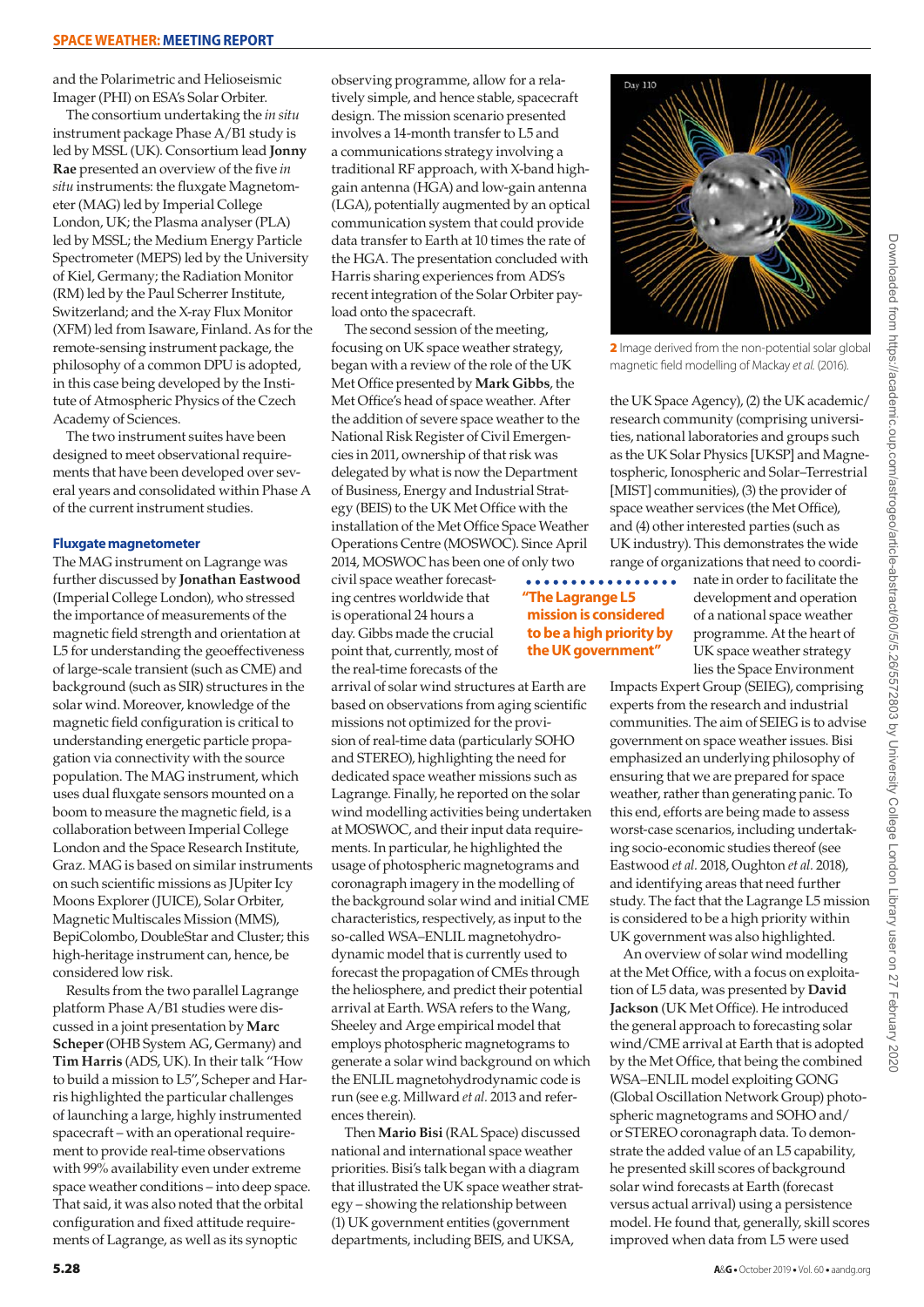**3** A CME travelling through the inner heliosphere as viewed by the HI instrument on the STEREO-A spacecraft. The image is 20°×20°, with the ecliptic plane running horizontally across its centre and with the Sun being 4° off the left-hand side of the image. The STEREO HI instrument is shown inset. (Eyles *et al.* 2009)



instead of the persistence model. Jackson subsequently discussed the benefit of extending the so-called CME Analysis Tool (CAT) – conventionally used to derive CME directions, speeds and size from SOHO and/or STEREO coronagraph imagery – to include HI data from STEREO (CAT-HI). Thereafter, he described the scenario in which photospheric magnetic field images are available from L5 in conjunction with analogous imagery from a near-Earth vantage point. Evidence suggests that this

would lead to a marked improvement in CME arrival forecasts at Earth through improved background solar wind estimates. In summary, Jackson emphasized the fact

that techniques to exploit L5 data from Lagrange, when available, are already in place and would provide improved forecasting capabilities.

The remaining contributions to the meeting were collected into a section entitled "Science and instrumentation", the aim being to provide a forum for an open discussion of scientific results, methods and instrumentation/mission concepts that could lead to practical advances in space weather. Naturally, the talks and posters covered a diverse range of topics.

**Leon Golub** (Harvard-Smithsonian Institute for Astrophysics, USA) reviewed space weather forecasting using wide-field EUV imaging, in particular relating to a proposal to mount the Coronal Spectrographic Imager in the EUV (COSIE) instrument on the International Space Station (ISS). EUV imaging is critical for ascertaining the level of solar activity, as it is sensitive to structures in the chromosphere and low corona; the COSIE concept provides wide-angle imaging of structures

from disc centre out to beyond three solar radii, further than previous instruments. The main goals of COSIE are to enhance understanding of (1) the dynamics, including eruptions, of the hot, magnetized solar coronal plasma, (2) the transition between closed and open magnetic structures in the outer corona, and (3) the evolution of CMEs in the low corona. We have already got used to spectacular EUV images from the Atmospheric Imaging Assembly (AIA) instrument on NASA's Solar Dynamics

. . . . . . . . . . . . . . . . . . **"So-called 'ghost fronts' can be used to infer the longitudinal structure of a CME"**

Observatory (SDO); the sensitivity of COSIE would be around 500 times greater. If successful, COSIE will be installed on the ISS in 2023. Although **Duncan Mackay**

(University of St Andrews) was, unfortunately, unable to attend the meeting in person, his presentation – demonstrating the additional value of photospheric magnetograms taken from an L5 vantage point for non-potential solar global magnetic field modelling – was displayed as a poster (figure 2). The model includes two coupled components, the first being a photospheric flux transport model, including flux emergence, which accurately reproduces the observed radial magnetic field strength on the Sun, and the second being a coronal magneto-frictional relaxation component that models quasi-static evolution. The study quantified the difference in the accuracy of global non-potential models between a simulation using photospheric magnetograms from L1 only and a simulation using magnetograms from both L1 and L5. Global quantities from the latter simulation were 26–40% better than those from a simulation based on L1 data alone, with an accuracy of 65–78% when compared to a reference Sun simulation;

this is a significant improvement over the 46–57% accuracy achieved for simulations using L1 data only (see Yeates *et al.* 2008, Mackay *et al.* 2016).

**Mat Owens** (University of Reading) discussed assimilation of *in situ* solar wind measurements from L5. He began his talk by listing the strengths and weaknesses of current forecasting approaches, e.g. WSA–ENLIL. While acknowledging the strengths of such global reconstructions, including for modelling dynamic/transient structures such as CMEs, he pointed out shortcomings such as their inability to generate **B**z (the north–south component of the interplanetary magnetic field, IMF) and the fact that the models, in general, impose no observational constraints beyond the corona. Owens asked whether co-rotation of the observed solar wind conditions, measured *in situ* at L5, could be combined with information from the photosphere and corona (as used in current forecasting) to provide an optimal solution, within the uncertainties of both the models and the data. He showed some encouraging results (see Lang & Owens 2018).

#### **Observing SEP events**

Owens went on to discuss combined L1/L5 measurements in the context of solar energetic particle (SEP) event forecasting. This presentation from **Timo Laitinen** (University of Central Lancashire), who was unable to attend, stressed the value of multispacecraft observations of SEP events, especially given the significant extent of some SEP events and the nature of their measured flux profiles in relation to CME topology. Some of the more advanced SEP propagation models were listed and it was noted that, for forecasting large events, all require multipoint observations, including measurements of their anisotropy and turbulence. After further discussion of SEP transport and turbulence, Owens summarized the significant benefits of combined L1/L5 measurements for forecasting SEP events.

**Chris Scott** (University of Reading) presented an analysis of STEREO HI imagery, where so-called "ghost fronts" were used to infer the longitudinal structure of a CME. Scott noted that HI images of CMEs frequently contain a wealth of structure (e.g. figure 3). He interpreted the structuring of the well-studied 12 December 2008 CME that is manifest in STEREO HI images in terms of the projection of discrete longitudinal sections of the leading edge of the CME. By comparing the relative position of the CME front and following ghost fronts seen in the images, with the locations of features determined from modelling three different CME morphologies, each expanding into a uniform background solar wind, he showed that the two fronts could be